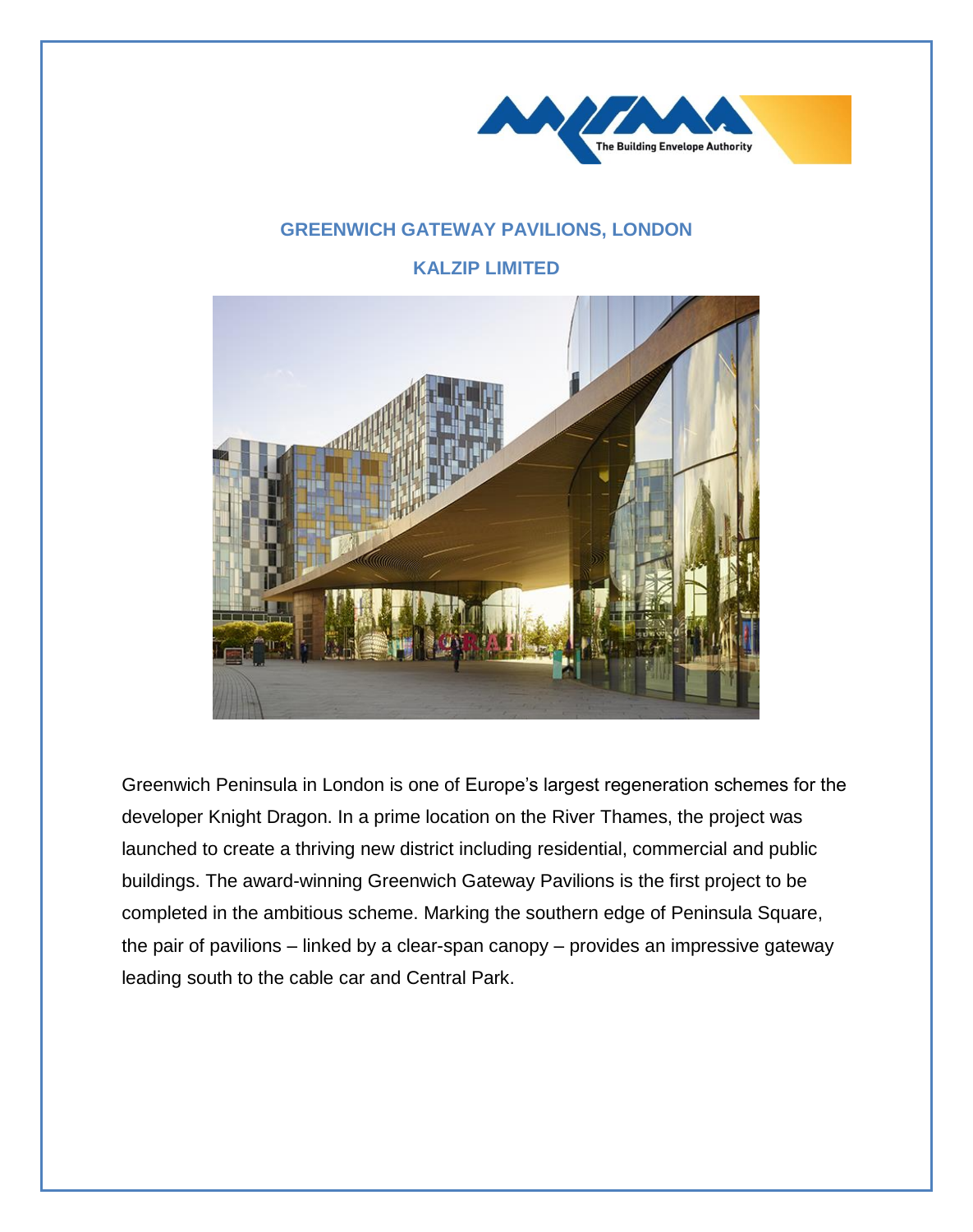## **The challenge**

The ambitious project at Greenwich Peninsula was conceived to deliver a new and thriving London district. The scheme incorporates thousands of homes combined with 48 acres of open green spaces and 1.6 miles of Thames waterfront. It includes a commercial district with shops, hotels, schools and public facilities.

Marks Barfield Architects (MBA) won the design contract for the Peninsula's signature development, Greenwich Gateway Pavilions. Housing an art gallery, food venues, offices and marketing facilities, it became the first completed project at Greenwich Peninsula. Coupled with the prominent location - defining the southern edge of Peninsula Square – it demanded a design that would exemplify Knight Dragon's ambitious vision for the new district.



Gemma Collins, MBA Director, said: "The Gateway Pavilions would mark a statement of intent – signalling the quality and character of the place that they intend the Peninsula to become. A pair of curved glass pavilions, linked by a clear-span canopy, is inspired by geomagnetic lodestones which were used as early compasses enabling the great world voyages of discovery. The canopy soffit and roof seams trace a 'magnetic field' pattern linking and creating a virtual force field between the poles of attraction."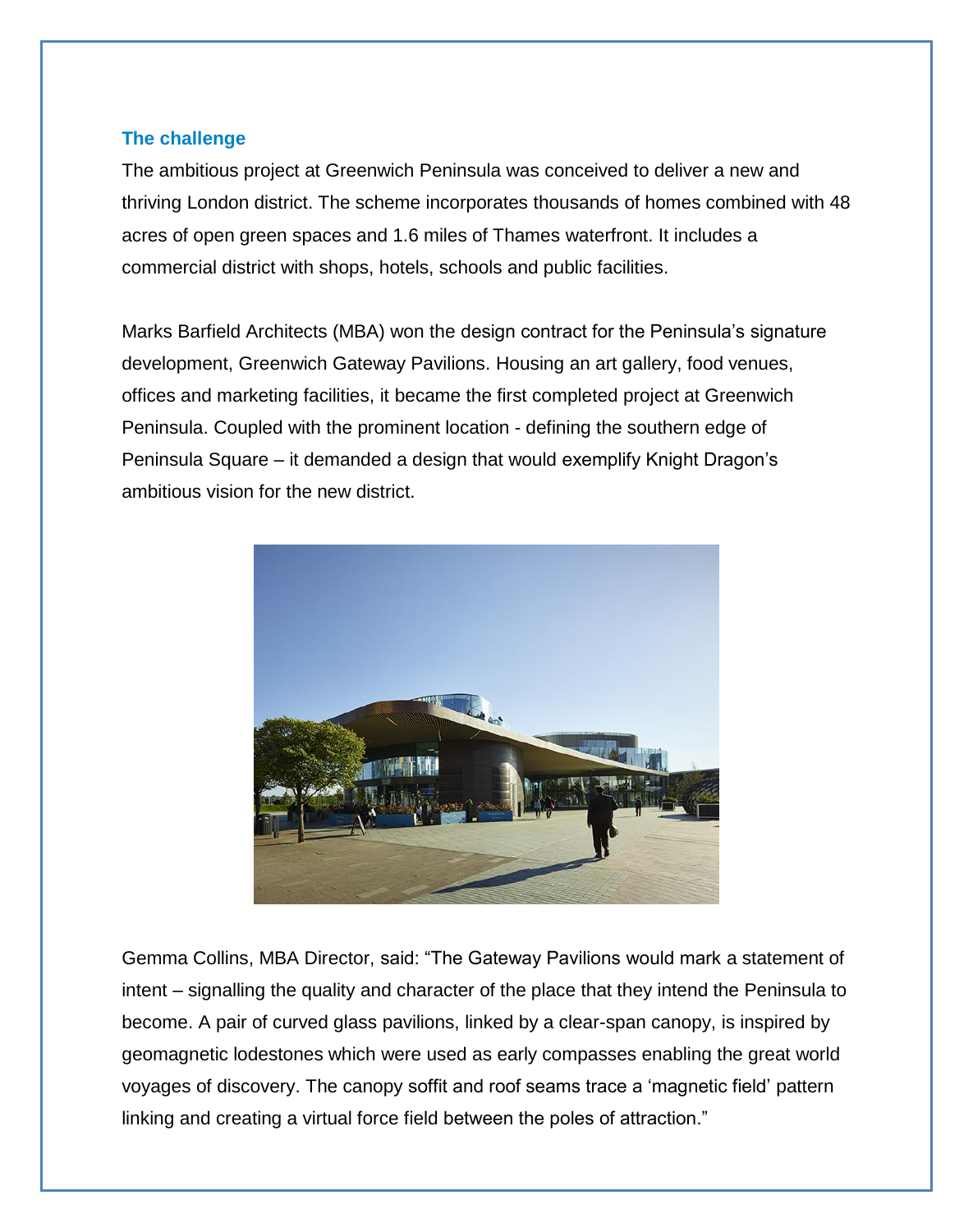The design of the Gateway Pavilions refers to Greenwich's famous maritime heritage. The curved form of the 82 metres long canopy posed an exciting challenge for Kalzip® and specialist building envelope contractors, Lakesmere, who provided and installed the roof.

## **The solution**

Kalzip® and Kalzip® XT aluminium standing seam profiled sheets were specified to realise the challenging roof design. The roof incorporates 500 square metres of Kalzip® XT and 200 square metres of Kalzip® pre-curved tapers. The Kalzip® XT profiles were produced using Kalzip's® patented roll-forming technology. Adaptable Kalzip® system profiles can be formed into any shape and are suitable for any pitch from 1.5° upwards. The multi-component system offers a range of benefits including low weight, durability and speed of construction.

"The striking curved roof was created using a complex combination of curved and tapered Kalzip® sheets including the freeform Kalzip® XT profiles. We also developed and engineered a bespoke substructure arrangement to the unique geometry of the project. This allowed dead and live loadings to be spread evenly across the frame without overloading any single steel beam." said John Wilson, technical manager at Lakesmere.

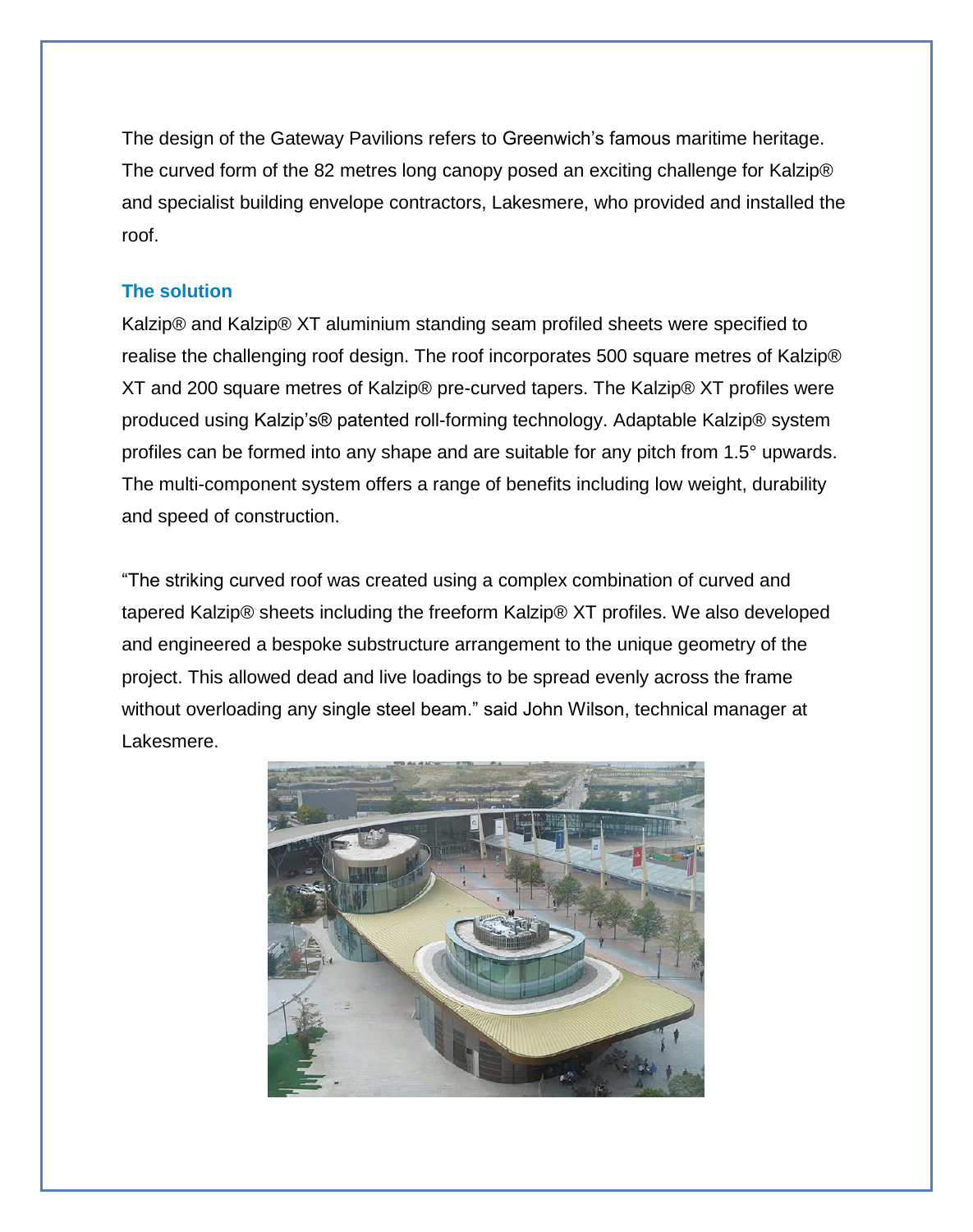Gemma Collins said that the Kalzip® system had provided an effective and appropriate solution for the roof. She said: "The choice of materials for the project was influenced by the peninsula's varied industrial heritage. Brass, copper and other metal combinations have been incorporated where possible as well as steel and concrete.

"The brass-edge canopy is gently curved, forming the last 'ripple' emanating from the geometry of the Dome at Greenwich. To realise the ripple effect, we needed a flexible roofing material that could be reliably and precisely formed to shape. Kalzip® proved to be the ideal solution and met both the structural and aesthetic demands of the design.

Kevin Turton, Design Manager at Kalzip®, said: "Our investment in computer-controlled manufacturing means we can transform computer-generated designs swiftly into reality. For the Greenwich Gateway Pavilions, we took 3D roofing sheet data extracted from the BIM model to schedule production of each unique Kalzip® XT component.

"This was a complex roof design but our new generation of roll formers means we can readily produce freely-shaped profile sheets to create stunning buildings. Our Kalzip® system has been used to great effect in the Pavilions' impressive and beautiful canopy."

The Kalzip® Technical Team was on hand to offer technical support throughout the project. The team offers a comprehensive support package at every stage of a project – from product selection to design, through to tailored manufacture and on-site inspection. Greenwich Gateway Pavilions won the RIBA London Award 2016.

**Client:** Knight Dragon **Architect:** Marks Barfield Architects (MBA) **Principal contractor:** Wates **Structural engineer:** Price and Myers **Tata Steel products:** Kalzip® and Kalzip® XT standing seam roofing system **Roofing contractor:** Lakesmere Ltd.